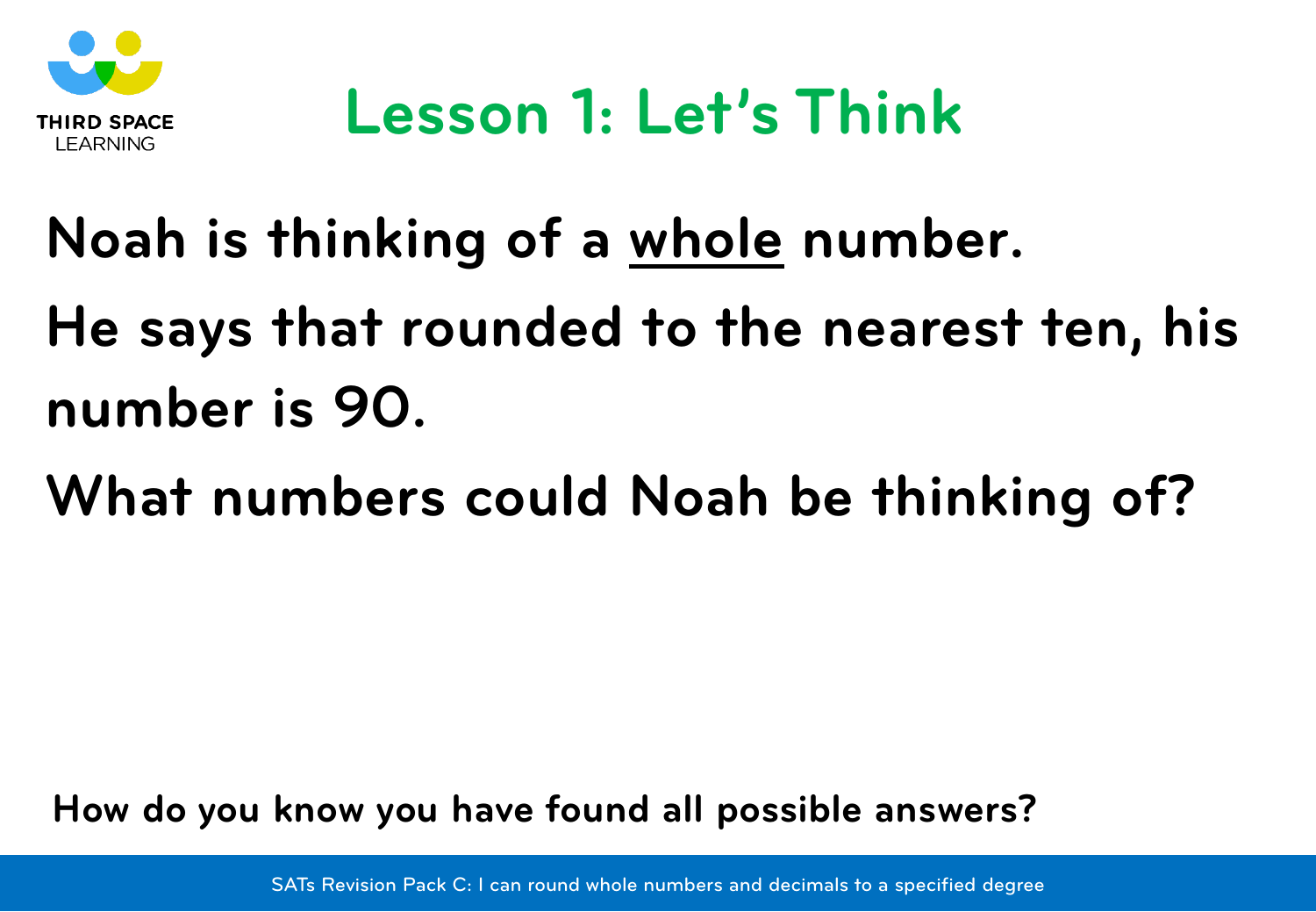

## **Lesson 1: Let's Apply**

# **Eden is thinking of a 4-digit number. Rounded to the nearest 100 it is 4,600 Rounded to the nearest 10 it is 4,650**

**What are all the possible numbers Eden could be thinking of?**

**\_\_\_\_\_\_\_\_\_\_\_\_\_\_\_\_\_\_\_\_\_\_\_\_\_\_\_**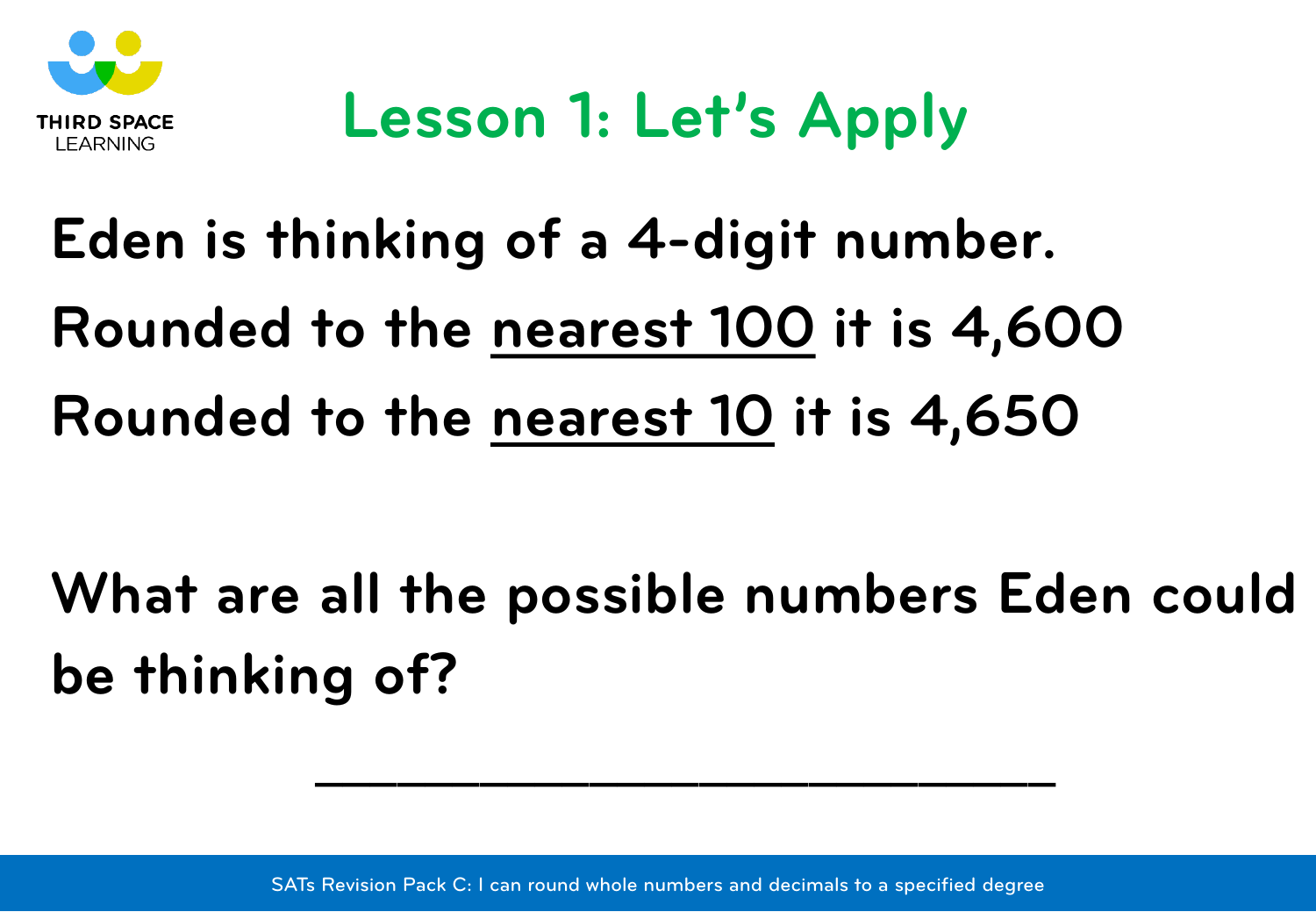

### **Lesson 2: Let's Think**

### **In a race the times are measured to the nearest tenth.**

**Eden knows her time rounded to the nearest whole number was 26 seconds.**



**What are all the possible times, to the nearest tenth, that Eden could have finished the race in?**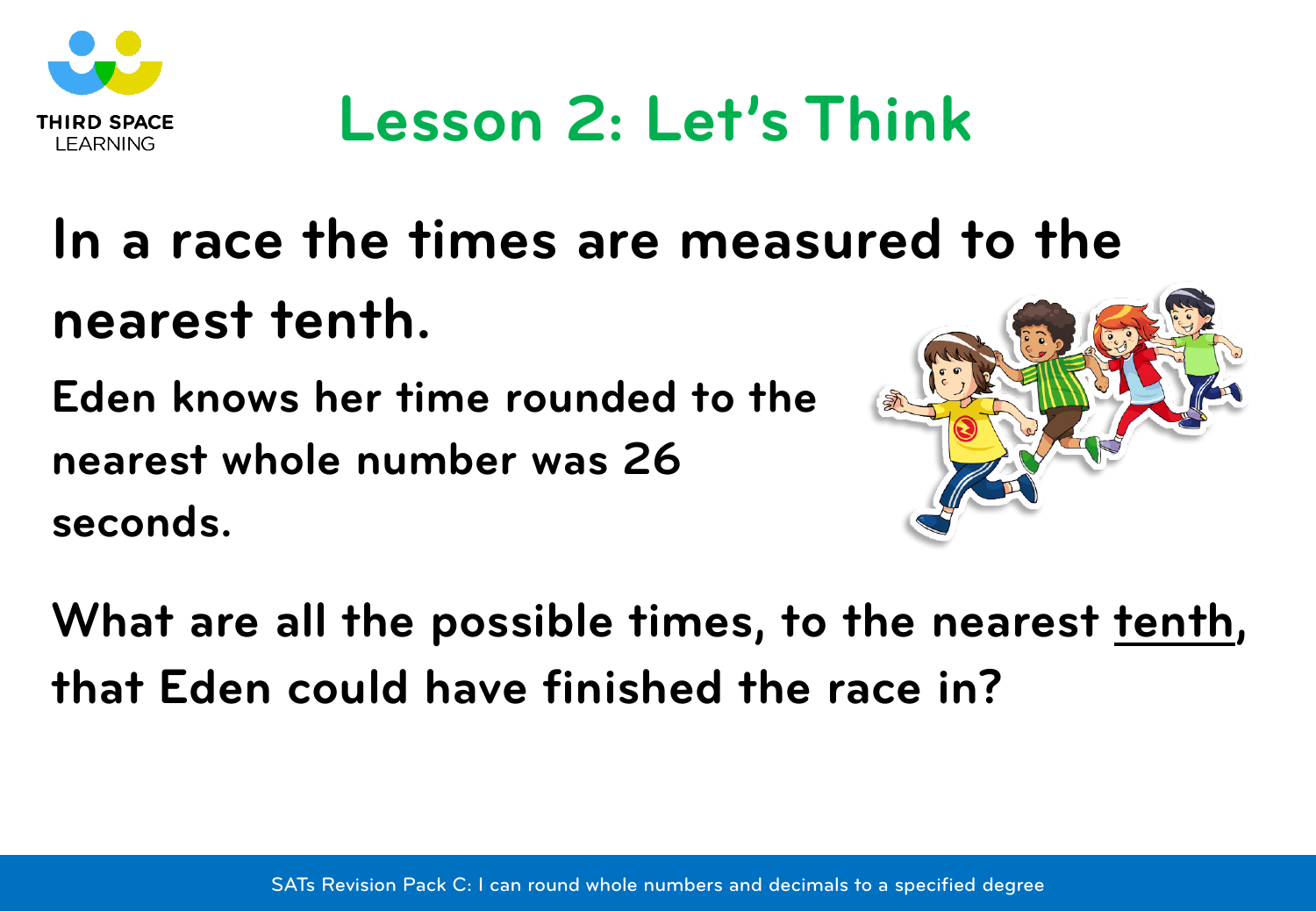

#### **Lesson 2: Let's Apply**

#### **Complete this table, one has been done for you.**

|        | Rounded to the<br>nearest whole number | Rounded to the<br>nearest tenth | Rounded to 2 decimal<br>places |
|--------|----------------------------------------|---------------------------------|--------------------------------|
| 5.458  | 5                                      |                                 |                                |
| 18.943 |                                        |                                 |                                |
| 7.495  |                                        |                                 |                                |
| 9.997  |                                        |                                 |                                |

SATs Revision Pack C: I can round whole numbers and decimals to a specified degree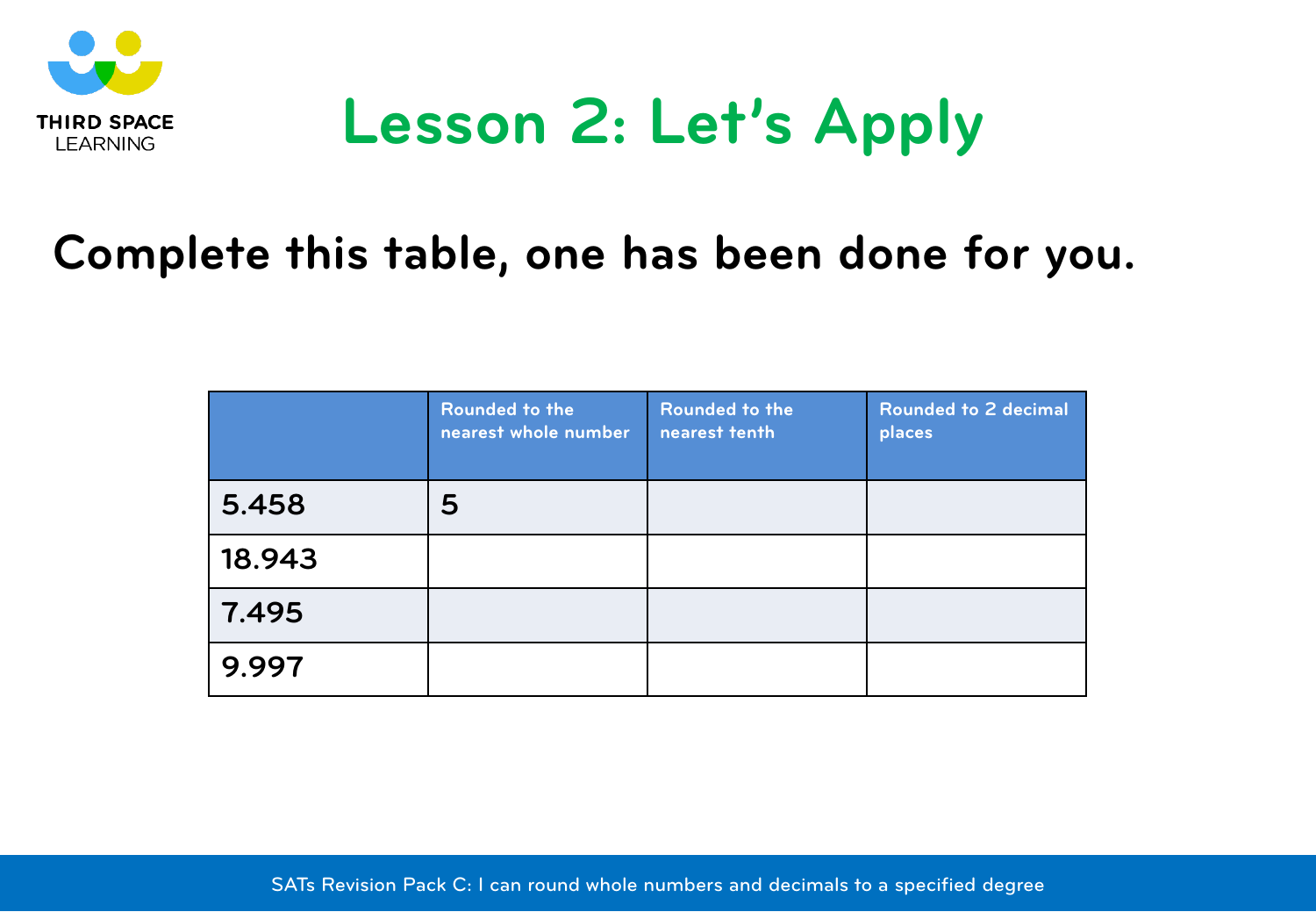

**Eden and Noah are both rounding numbers. They start with the same number. Eden rounds her numbers to the nearest 10. Noah rounds his number to the nearest 100. Noah says his answer is double Eden's.** 

#### **Is this possible? Explain how you know.**